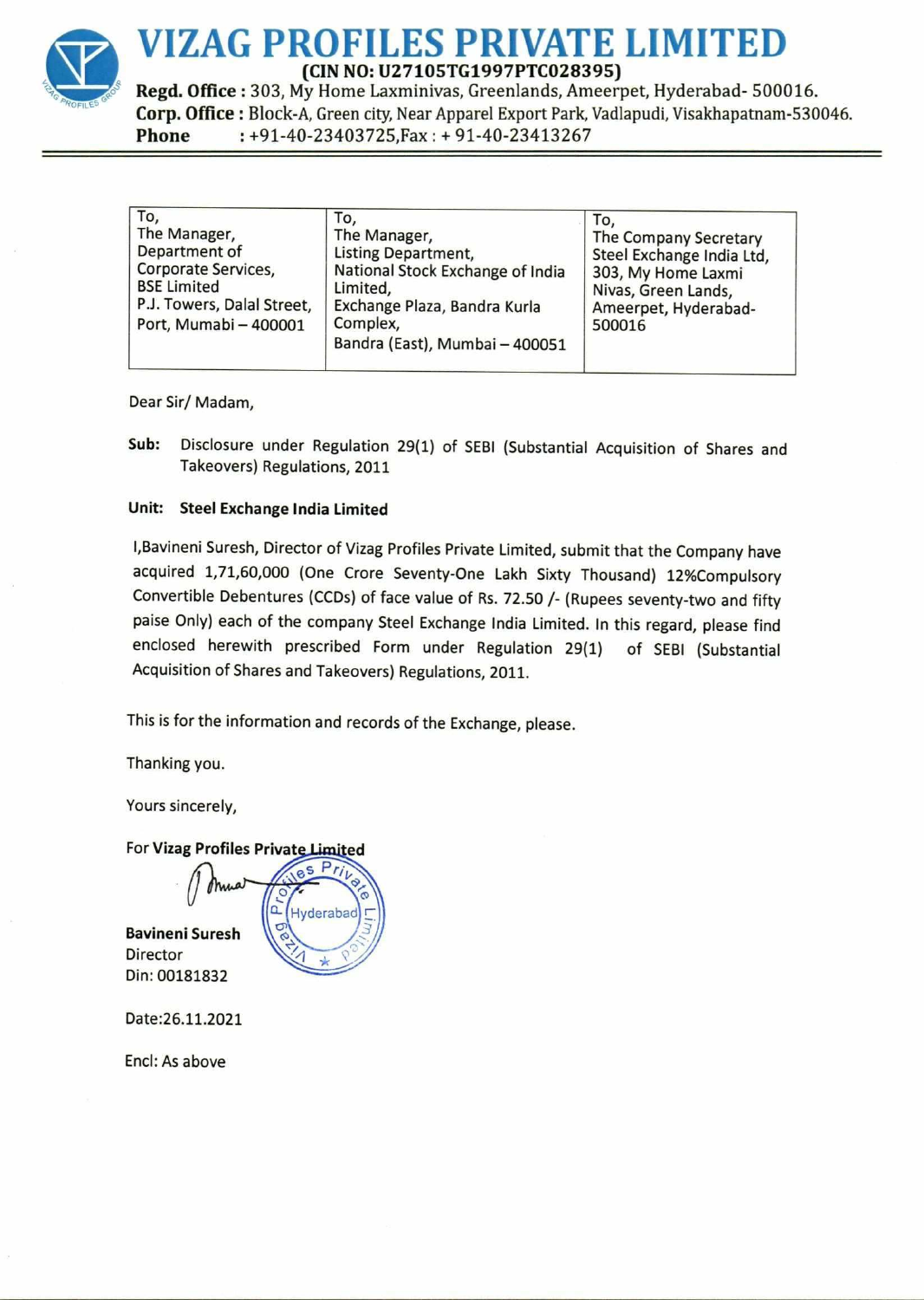## Format for Disclosures under Regulation 29(1) of SEBI (Substantial Acquisition of Shares andTakeovers) Regulations, 2011 Format for Disclosures under Regulation 29(1<br>andTakeovers) Regulation<br>Part-A- Details of the Acquisition

## Part-A- Details of the Acquisition

| Format for Disclosures under Regulation 29(1) of SEBI (Substantial Acquisition of Shares<br>andTakeovers) Regulations, 2011                             |                                |                                                                                     |                                                                              |
|---------------------------------------------------------------------------------------------------------------------------------------------------------|--------------------------------|-------------------------------------------------------------------------------------|------------------------------------------------------------------------------|
| Part-A- Details of the Acquisition                                                                                                                      |                                |                                                                                     |                                                                              |
| Name of the Target Company (TC)                                                                                                                         | Steel Exchange India Limited   |                                                                                     |                                                                              |
| Name(s) of the acquirer and Persons Acting in                                                                                                           | Vizag Profiles Private Limited |                                                                                     |                                                                              |
| Concert (PAC) with the acquirer<br>Whether the acquirer belongs to Promoter/Promoter                                                                    | Yes                            |                                                                                     |                                                                              |
| group                                                                                                                                                   |                                |                                                                                     |                                                                              |
| Name(s) of the Stock Exchange(s) where the shares<br>of TC are Listed                                                                                   | <b>BSE, NSE</b>                |                                                                                     |                                                                              |
| Details of the acquisition as follows                                                                                                                   | <b>Number</b>                  | % w.r.t.<br>total<br>share/vo<br>ting<br>capital<br>wherever<br>applicabl<br>$e(*)$ | % w.r.t.<br>total<br>diluted<br>share/votin<br>g capital of<br>the TC $(**)$ |
| Before the acquisition under consideration,<br>holding of acquirer along with PACs of:                                                                  |                                | 9.45                                                                                |                                                                              |
| a) Shares carrying votingrights<br>b) Shares in the nature of encumbrance (pledge/<br>lien/ non-disposal undertaking/others)                            | 83,27,752                      |                                                                                     | 9.45                                                                         |
| c) Voting rights (VR) otherwise than by<br>equityshares                                                                                                 |                                |                                                                                     |                                                                              |
| d) Warrants/convertible securities/any<br>other<br>instrument that entitles the acquirer to receive<br>shares carrying voting rights in the TC (specify |                                |                                                                                     |                                                                              |
| holding in each category)<br>Total (a+b+c+d)<br>e)                                                                                                      | 83,27,752                      | 9.45                                                                                | 9.45                                                                         |
| <b>Details of acquisition</b>                                                                                                                           |                                |                                                                                     |                                                                              |
| Shares carrying voting rightsacquired<br>a)<br>b)<br>VRs acquired otherwise than by equityshares                                                        |                                |                                                                                     |                                                                              |
| Warrants/convertible securities/any other<br>c)<br>instrument                                                                                           | 1,71,60,000                    |                                                                                     |                                                                              |
| thatentitlestheacquirertoreceivesharescarrying                                                                                                          |                                | <b>NA</b>                                                                           | 14.62                                                                        |

Pomma 1 Hyderabad

 $\overline{P_{I/I}}$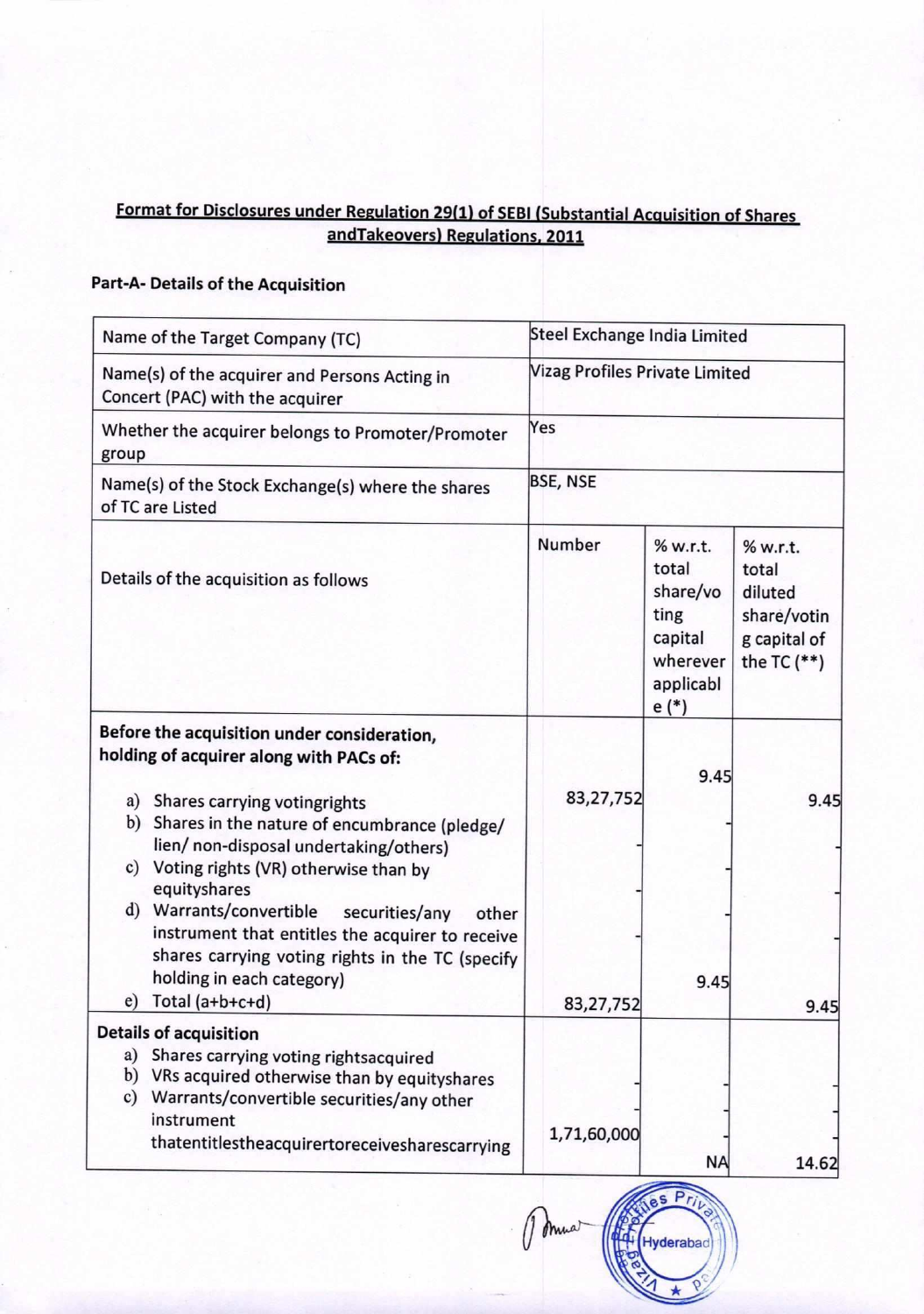|                                                                                                                                                                                                                                                                                                                                                                                | $\sim$                                                                                                                                                                                                                         |                                       |               |  |
|--------------------------------------------------------------------------------------------------------------------------------------------------------------------------------------------------------------------------------------------------------------------------------------------------------------------------------------------------------------------------------|--------------------------------------------------------------------------------------------------------------------------------------------------------------------------------------------------------------------------------|---------------------------------------|---------------|--|
| hn,<br>- 25<br>$E_{1.00}$<br>والتوا<br>it yn<br>ģ.<br>on the<br>$\geq$<br><b>Sec.</b>                                                                                                                                                                                                                                                                                          |                                                                                                                                                                                                                                |                                       |               |  |
| category) acquired<br>d)<br>Shares in the nature of encumbrance (pledge/<br>lien/ non-disposal undertaking/others)<br>Total $(a+b+c+/-d)$<br>e)                                                                                                                                                                                                                                | 1,71,60,000                                                                                                                                                                                                                    | <b>NA</b>                             | 14.62         |  |
| After the acquisition, holding of acquirer along<br>with PACs of:                                                                                                                                                                                                                                                                                                              |                                                                                                                                                                                                                                |                                       |               |  |
| a) Shares carrying votingrights<br>b) VRs otherwise than by equityshares<br>Warrants/convertible securities/any other<br>c)<br>instrument that entitles the acquirer to receive<br>shares carrying voting rights in the TC (specify<br>holding in each category) afteracquisition<br>d) Shares in the nature of encumbrance (pledge/<br>lien/ non-disposal undertaking/others) | 83,27,752<br>1,71,60,000                                                                                                                                                                                                       | 7.09                                  | 7.09<br>14.62 |  |
| $e)$ Total (a+b+c+d)<br>Mode of acquisition (e.g., open market / public issue /<br>rights issue / preferential allotment /<br>inter-se<br>transfer/encumbrance, etc.)                                                                                                                                                                                                          | 2,54,87,752<br><b>Preferential allotment</b>                                                                                                                                                                                   | 7.09                                  | 21.72         |  |
| Salient features of the securities acquired including time<br>till redemption, ratio at which it can be converted into<br>equity shares, etc.                                                                                                                                                                                                                                  | 12% CCDs have to be converted into<br>equity shares within 18 months from<br>the date of allotment. After converting<br>into the equity shares, they will rank<br>pari passu with the existing equity<br>shares of the Company |                                       |               |  |
| Date of acquisition of/ date of receipt of intimation of<br>allotment of shares / VR/ warrants/convertible<br>securities/any<br>other instrument that entitles the<br>acquirer to receive shares in theTC.                                                                                                                                                                     | 25.11.2021                                                                                                                                                                                                                     |                                       |               |  |
| Equity shares capital / total voting capital of the TC<br>before the saidacquisition*                                                                                                                                                                                                                                                                                          | 8,80,81,177 equity shares of Rs. 10/-<br>each                                                                                                                                                                                  |                                       |               |  |
| Equity shares capital/ total voting capital of the TC after<br>the said acquisition*                                                                                                                                                                                                                                                                                           | 8,80,81,177 equity shares of Rs. 10/-<br>each                                                                                                                                                                                  |                                       |               |  |
| Total diluted share/voting capital of the TC after the said<br>acquisition**                                                                                                                                                                                                                                                                                                   | each                                                                                                                                                                                                                           | 11,73,63,327equity shares of Rs. 10/- |               |  |
|                                                                                                                                                                                                                                                                                                                                                                                | íδ                                                                                                                                                                                                                             | Hyderabad                             |               |  |